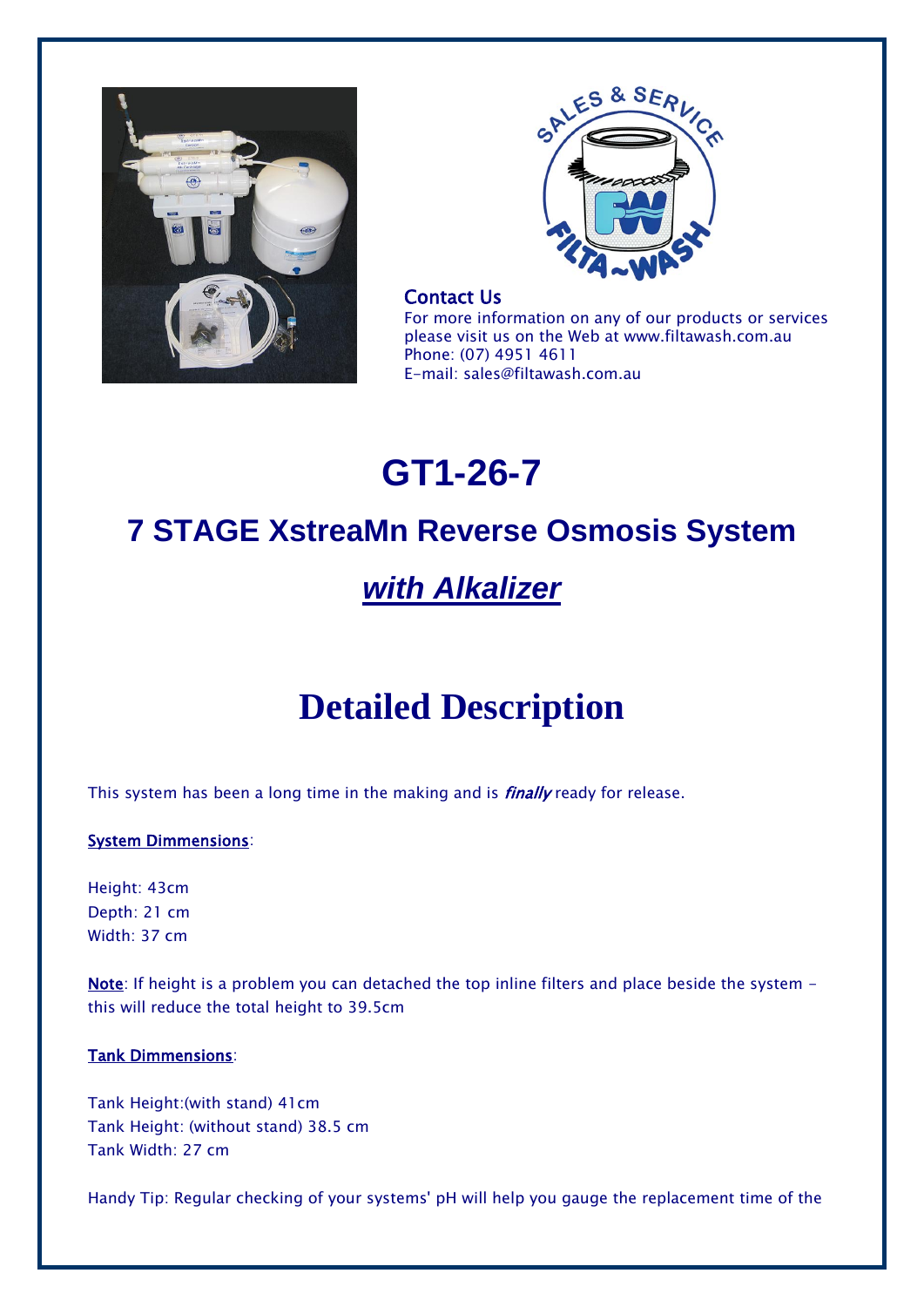Stage 4: XstreaMn Alk cartridge. We estimate it to be between 12 & 24 months before replacement is necessary.

NOTE: Drain Clamp included in kit is a 40MM CLAMP. If you require a 50MM clamp contact us directly.

As we know, Reverse Osmosis Systems remove Fluoride as well as all other minerals and impurities from our water.

HOWEVER - recent studies have show that it also leaves the water with a low pH (or acidic) - which is not ideal drinking water.

Optimal water for human consumption is called ALKALINE WATER. Alkaline Water refers to water with a pH of 7 or higher.

For years now we have been working on a way to provide Reverse Osmosis Filtration, whilst still maintaining a pH of 7 or higher, and FINALLY it gives us great pleasure to say we have done it!!!!

Allow us to introduce our

### 7 Stage XstreaMn Reverse Osmosis System with Alkalizer

By popular demand, this systems is a replication of our portable "GT1-70shuttle" - however, this model is a plumbed in version, that will not only remove Fluoride, it will also RAISE THE pH to 8.5 or higher!!

Complete with a 12Ltr storage tank, filters, 50 GPD membrane, components and thorough instructions to get you up and running. Designed and Manufactured exclusively by Filter Systems Australia, you will not find another system on the market place with the benefits, or of the quality of the new improved XstreaMn 7 Stage Reverse Osmosis System.

# Our thoughts on Fluoride:

Fluoride is a hot topic in most states, but more so in QLD now that Fluoride has been added to our drinking water. Weather you agree or disagree with the inclusion of Fluoride in our drinking water, that fact is that it IS there.

What Reverse Osmosis Filtration does, is give you the option to take that Flouride out of your drinking water supply.

Fluoride is a toxin. Regardless of any benefits that may be achieved by having it in our water supply, it appears to be the desire of the larger population to remove it from their own personal drinking water supply.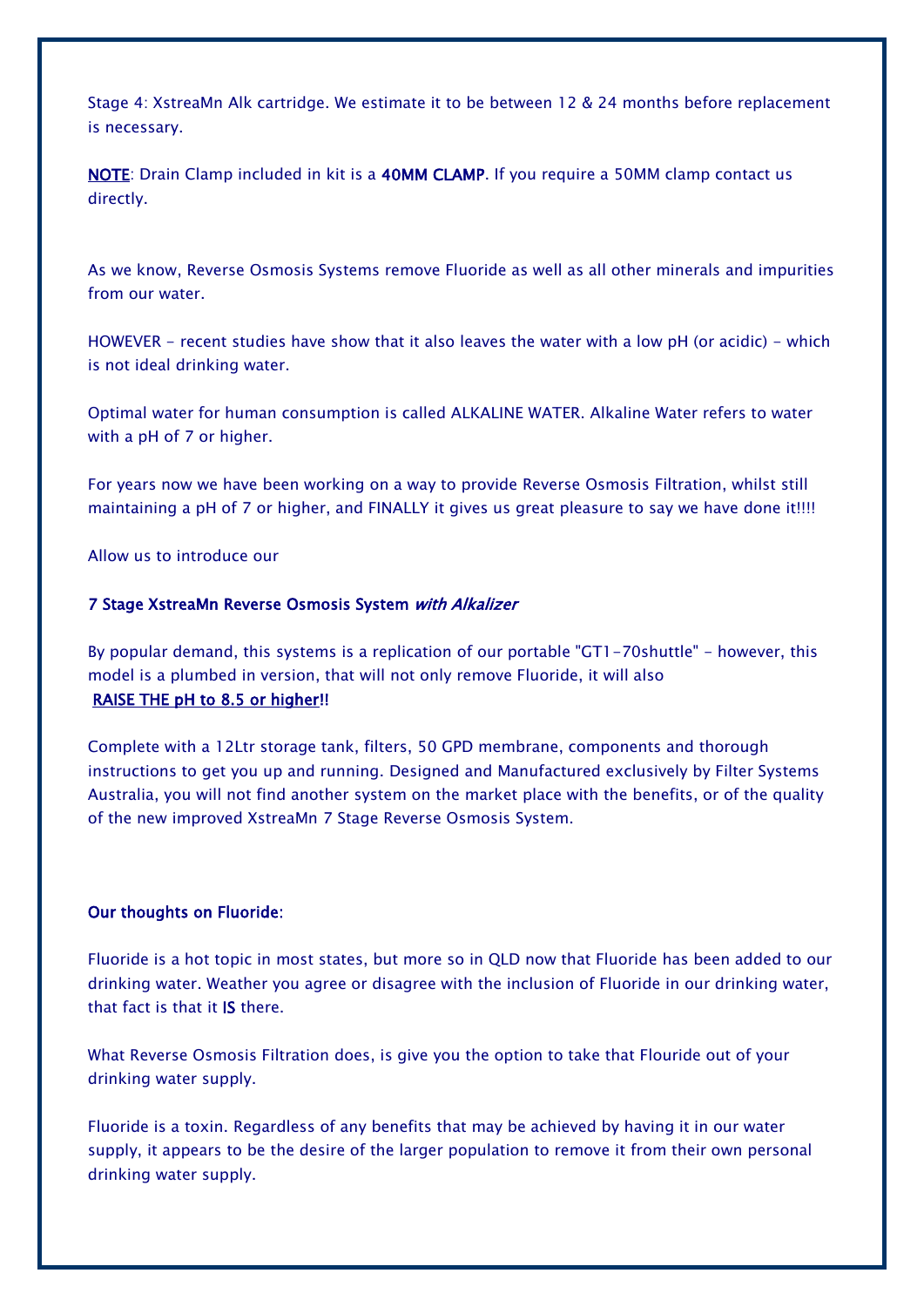This presents a problem, as many traditional water filtration systems fail to constantly or effectively remove fluoride. The reason for this is that Fluoride is a mineral salt. Mineral salts are microscopic and will flow directly through standard water filtration systems.

There are many forms of filtration available on the market that claim to remove fluoride, and in many cases they do in fact remove fluoride, however, it is our experience that these standard systems may in fact only remove all fluoride in the short term, (days or weeks) before expiring and not having any further ability to remove fluoride in the long term.

The only proven and true method of removing fluoride in the long term is Reverse Osmosis Filtration. This is not a new technique, and tests show that it continues to extract fluoride effectively over a long period of time.

For years we have stayed away from the health issues of water and simply focused our attention on offering the best quality, safest water at a sensible price - combined with plenty of customer support and back up.

In more recent times we've seen a turnaround in the public interest of water for health. That, combined with growing pressure from our buyers, has led to us making a stand on the subject and develop a system that will cover ALL health issues surrounding: Reverse Osmosis, Minerals in water and Alkaline stable water.

Everyone knows Reverse Osmosis water is great to drink, it removes mineral salts including Fluoride, and chemical toxins that are introduced into our water supplies.

However, there are a few down sides to RO that the inexperienced sellers either don't know or refrain from telling you about.

Regardless of the water supply, reverse osmosis will strip water back to pure 95-98 % mineral and contaminant free H2O. Our water treatment and analytical background supports the theory that RO water results in a low pH of the final drinking water.

In saying that, I maintain that RO water is the best and healthiest option for us all to drink. The very nature of an RO membrane is to remove contaminants - and it does this extremely well. Once we have this near pure water we can begin to develop it to suit our needs, and this is exactly what we have done with the "7 Stage R/O".

We have followed advice, and gained invaluable knowledge from all kinds of areas within the health industry, and this tireless research has resulted in the successful development of the XstreaMn 7 Stage R/O with Alkalizer, and its ability to do everything we deem to be important to obtain safe, healthy drinking water.

# The misconception of "Re-Mineralising" RO water:

For years now there has been a common misconception about "re-mineralising" RO water.

It's true that RO and Distilled water will leave the water acidic and therefore aggressive to the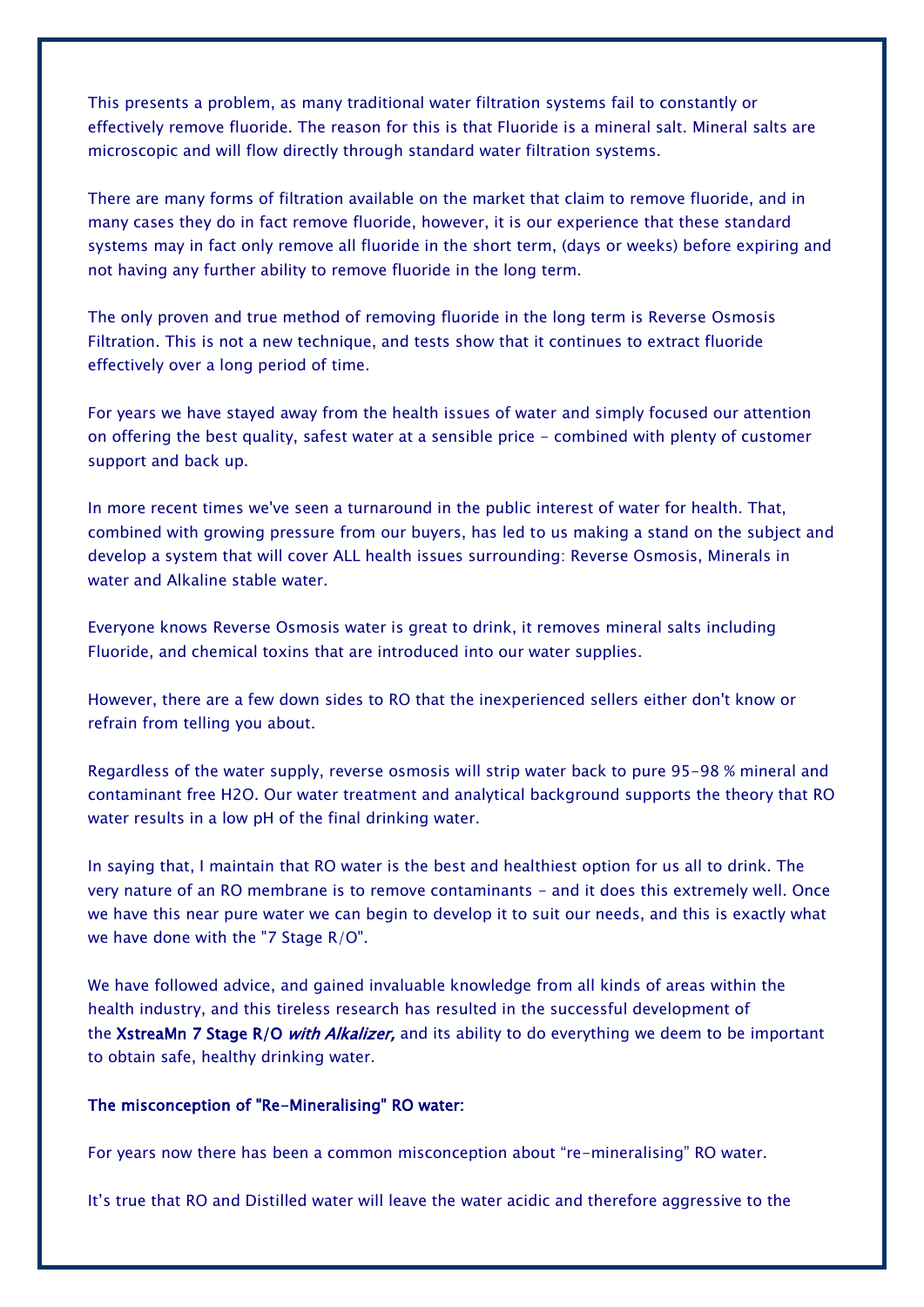body. This can cause the body to leech valuable minerals out through urine.

This is where the word "valuable minerals" has crept into the selling of Reverse Osmosis filtration by sellers that are not equipped with the appropriate knowledge.

In fact, minerals are only valuable when they are  $IN$  our bodies, and the way they get there is through organic food intake - not inorganically. Water Filtration uses Inorganic methods, so any mention of "re-mineralizing" the water through water filtration is simply not a process that is benefiting our bodies at all. More of which will be explained later.

A study in the US (which cost manufacturers many millions of dollars) showed a massive increase in total dissolved solids (TDS) in patients' urine, when drinking water with a pH of below 7 (ie acidic water).

The two main culprits for water having a pH of lower than 7 are:

- 1. Reverse Osmosis
- 2. Water Distillers for drinking water

Other substances causing a low pH are soft drinks and alcohol.

Once minerals are extracted from water, the chemistry of water adjusts violently to become acidic. This happens because the buffers in the water that generally act to prevent this adjustment have been removed.

An interesting fact is that rain water that is near pure is also very acidic until it reaches the ground – once it reaches the ground it begins to dissolve minerals from the earth, this in turn balances the pH (the chemistry of the water).

Many very clean catchments such as roof tops and clean gutters, first flush diverters and poly tanks are extremely good at keeping water clean - however a trade off for this is that the water could and most often does remain acidic.

If you have a dirty roof or a contaminated tank, the pH will rise and no longer be aggressive (acidic) but at a price – such as through other peripheral problems like fermentation of organics etc.

Back onto the topic at hand, It's important that we make a stand and explain that there is no such thing as valuable minerals in drinking water unless they are organic, and organic materials are generally not used for correcting low pH water.

Almost all (barring a couple of exotic and expensive alternatives) pH Neutralising cartridges are made from inorganic material like rock (commonly known as mineral stones).

These inorganic materials release either calcium or magnesium into the water, however these types of minerals are **inorganic**, not organic - so it's difficult for the body to absorb them or make any use of them at all.

So in a nut shell, the words 'valuable minerals' is not relevant to post RO pH correction.

I'm a logical person - I don't deal in myths and magic. There are people selling all sorts of "living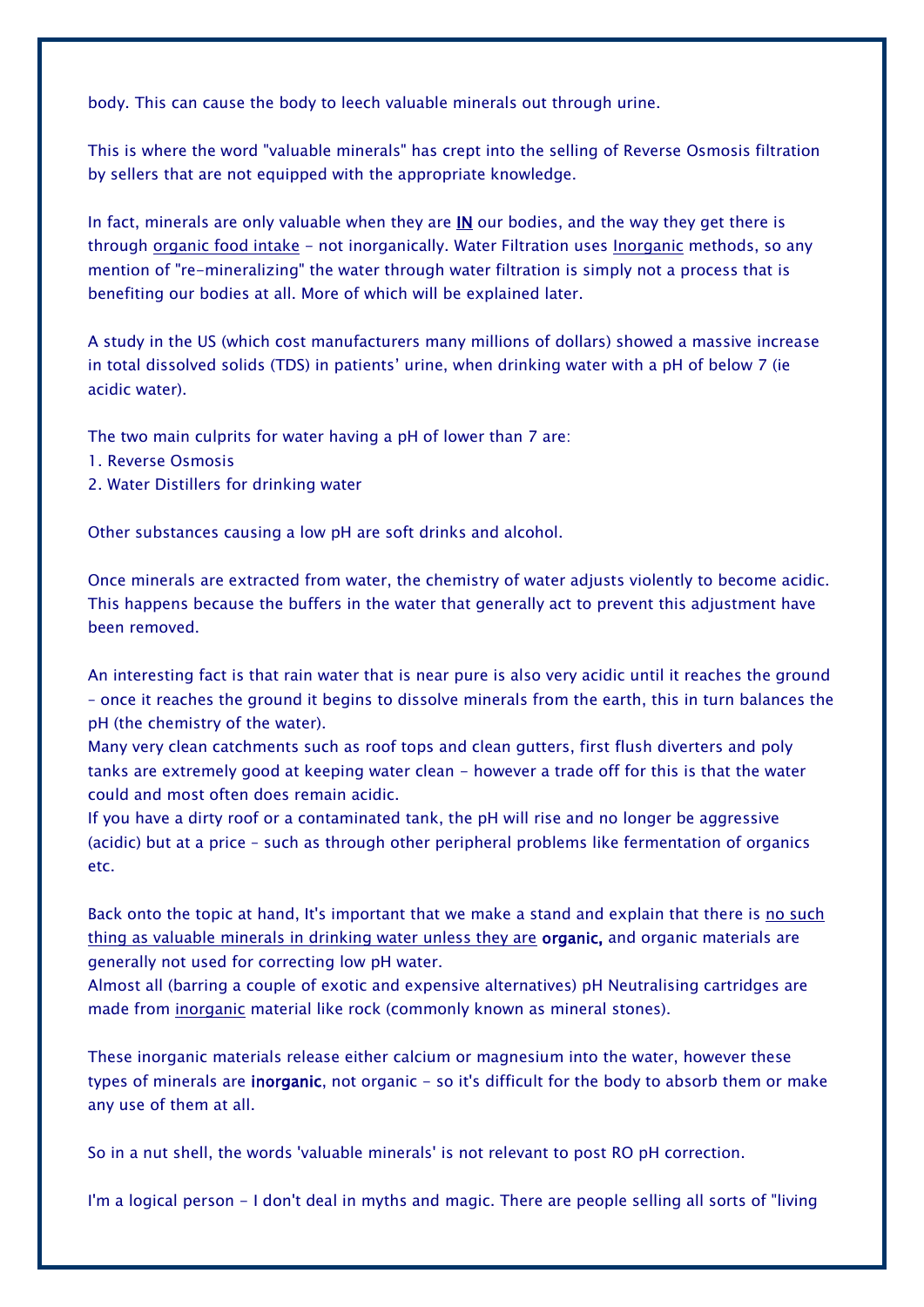water products", with all sorts of mythical results, but consider this:

The body needs hydration plain and simple. Now that is pure logic - not sales talk.

The best form of hydration is clean, chemical free and impurity free H2O. Exactly as nature intended.

However, a down side to producing this sort of water is that stripping the water as we do, causes the water to become acidic again (back to it's rain water condition). So what's needed at this point is a trade off...

To produce non acidic water we need to add back some mineral, this is where the misconception arises. These are non organic minerals  $\gg$  therefore not valuable to your bodies health, but valuable in the fact that it's achieving a **balanced pH** - which is *vital* to your health.

This said, we have now taken this one step further by developing a form of magnesium oxide that is unique in its ability to lift pH to much higher levels to support our existing peroxide producing pH stabilising system.

Put in lemans terms we can now quarantee a pH of  $8.5 - 9$  pH

This is now in line with the guidelines set by a growing number of Dr's, Naturopaths and Health Professionals worldwide - that have all advocated that this is where we needed to be to assist in gaining optimal health and to help with conditions such as cancer, and other illnesses linked to low body pH.

We have renamed our 6 & 7 Stage system to now be know as the **XstreaMn Systems**, so when ordering replacement cartridges please stress that you have the XstreaMn System which is unique to us and not to be confused with our earlier 6 or 7 stage RO's.

Be assured this is a new development in RO technology and we're confident it's going to be some time before any of our competitors will be able to produce an equivalent or even similar system to the XstreaMn.

The development of these systems has not come easily to us. Countless hours of tests, trials and research have gone into the design and development of this project and the results speak for themselves  $-$  A guaranteed pH of 8.5  $-$  9.5

### Stage One: Poly Spun Sediment Cartridge - Replace every 6 months

These economical "Filter Systems Australia" sediment cartridges are constructed from polypropylene which is spun and melted simultaneously. This technique means there is no centre core to restrict filter performance.

The "Filter System Australia" series of sediment filters are compatible with most liquids and are highly effective for sediment, rust, sand, silt, and algae removal. Filter Systems Aust performance sediment filters have no chemical residuals.

They are extremely high performing, and carry a heavy load of sediment before requiring replacement. We choose to use these sediment filters over all other types due to the high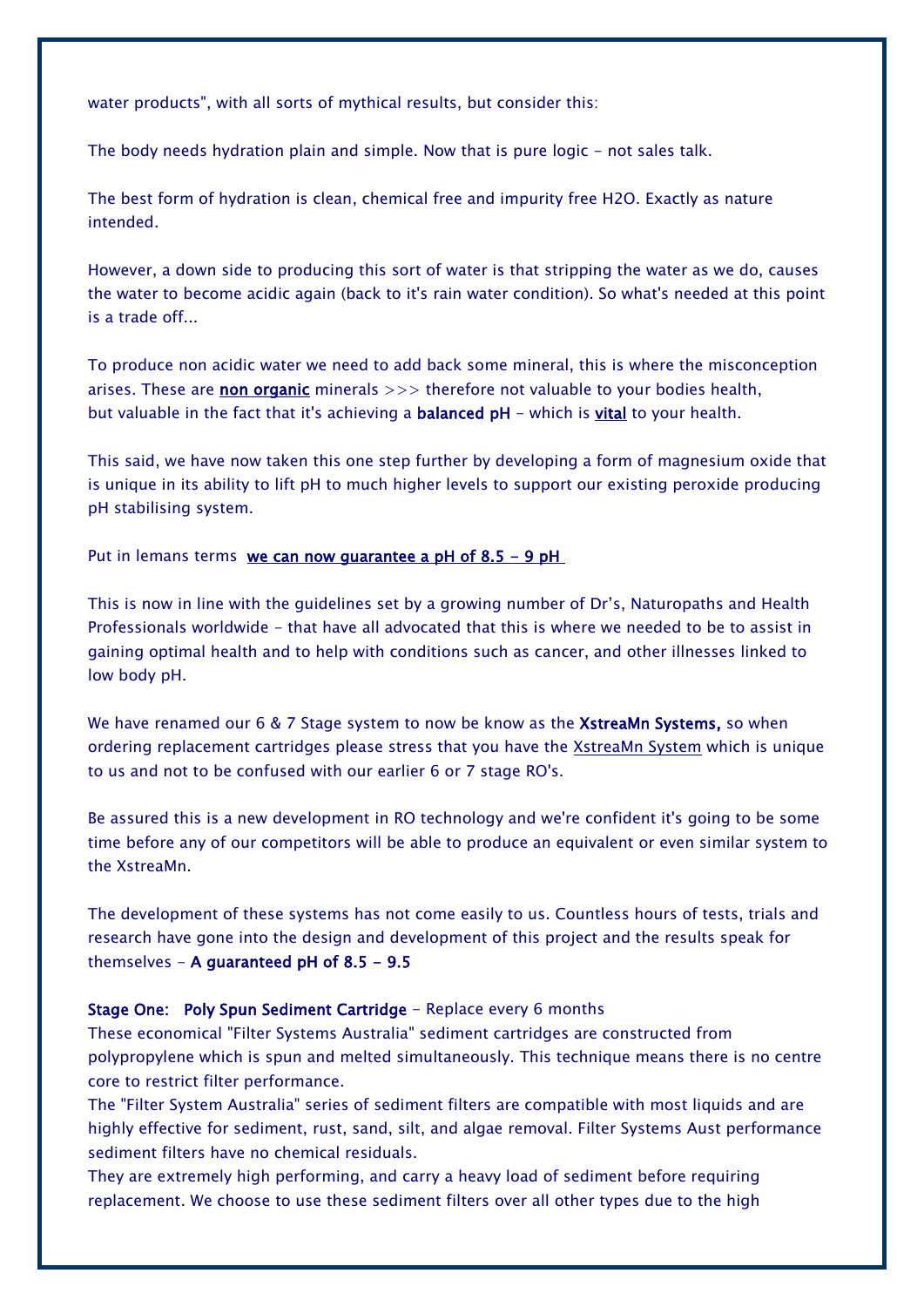performance, high flow rate, high load capacity, and there inability to grow bacterial slime.

### Stage Two: Carbon Block Filter - Replace every 6 months -

Many inexperienced sellers of RO systems offer a sediment filter in this position. This is a pure waste of money. These systems are primarily used on town water so after the sediment pre-filter, the most important filter should always be a Carbon Filter to protect the life of the membrane. The carbon block cartridge will remove any larger components but more importantly, will stop chemicals from reaching the membrane.This should then prolong your membrane life (the membrane is your most expensive and crutial component) for a life of 3-5 years.

Stage Three: The Membrane - Replace every 3/5 years

The RO membrane is the "engine room" of your R/O. All the crucial work is done here, so all the filters before the membrane are primarily there to protect the membrane.

This membrane is a 0.02 micron rating. It is classed by the manufacturer to be a U.S 50 gallon per day membrane (190 Ltrs). However, these figures are for optimum working pressure/conditions and will rarely apply in the domestic Aussie kitchens.

We predict the production of water to be more like 60-90 Ltrs/day. Although this is restricted considerably from the manufactures specs, Its more realistic guide based on our experience and offers more than enough water for a 5 person home for cooking and drinking.

Some sellers are stating ridiculous numbers like 300 Ltrs/day which will NEVER be achieved, and can only be viewed as another indication of inexperience in the industry.

The reduction rates for the membrane are as follows:

Inorganic Organic Rejection Aluminum 98% Adrazin Over 98% Arsenic 98% Aldrin Over 98% Benzene Over 98% Barium 95% Chlorine Over 98% Cadmium 95% Chloroform Over 98% Calcium 98% DOT Over 98% Chloride 95% Dichlormethane Over 98% Chromium VI 98% Endrin Over 98% Copper 98% Fluoranthene Over 98% Fluoride 95% Herbicides Over 98% Iron 98% Lindane Over 98% Lead 98% Methoxychlor Over 98% Magnesium 98% PCB Over 98% Manganese 98% Pesticides Over 98% Mercury II 85% Perchlorethylene Over 98% Nitrate 90% Phenole Over 98% Potassium 95% Tannic Acids Over 98% Selenium IV 95% Toxaphene Over 98% Silver 98% Trichlorethlene Over 98% Sodium 95% Trihalomethanes Over 98% Strontium 98% V.O.C.'s Over 98% Sulphate 98% Total Dissolved Solids 95% Zinc 98%

After the water passes through the membrane it travels to the 12Ltr holding tank. This is where it will stay until you draw water from your filtration faucet on your kitchen sink. When you turn on your filtration faucets that is when the water will move out of the holding tank and towards the final 4 stages of filtration.

Stage Four: GT6-0 XtreaMn Alkalizing Filter - Replace every 12 months depending on pH reading. If pH is holding high, no need to replace just yet.

This is the ultimate in pH adjustment, it's the only alkalizer cartridge in the world that can raise and retain a constant 8.5 pH over 12 months and we believe well beyond this time, however our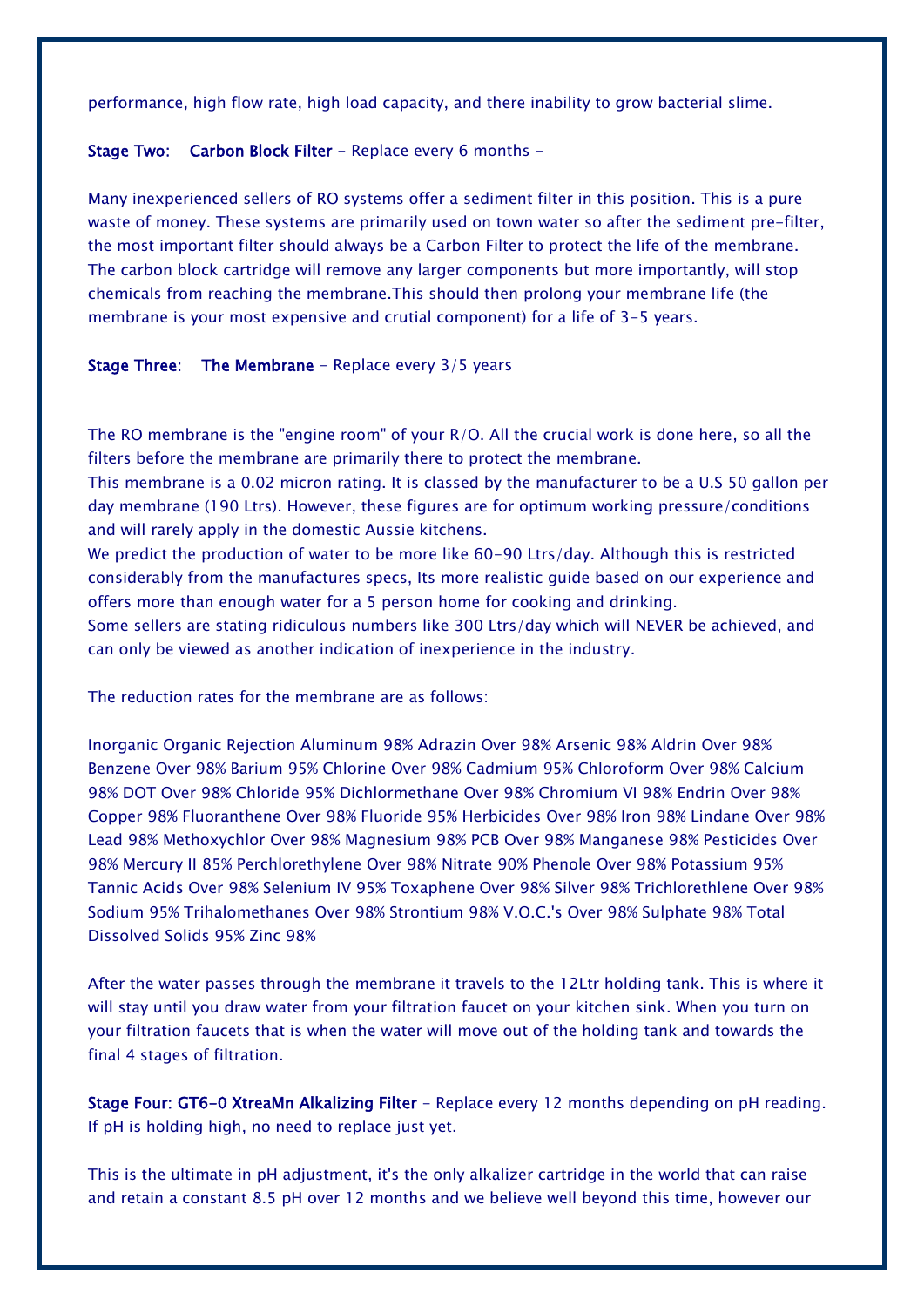testing period only covers a 12 month period to date.

This is a special grade of Magnesium which is very sacrificial so it lends it's self to a very quick rise in pH making it suitable to post RO work. Like all sacrificial alkaliser cartridges this one will leech a small amount of magnesium into the final drinking water. The rate of magnesium introduced will vary from each situation but testing has shown on average an increase of approx 20-45 ppm. This cartridges needs to be pre-flushed to clear any fine particles so we suggest a wash time directly off the mains pressure or approx 3-5 minutes prior to use.

Any system containing these cartridges have already been pre-washed but replacements are sold dry and require pre-rinsing.

Even after rinsing it's likely the TDS may be as high as 70 - 100 ppm depending on the rinse times and methods but this will quickly decrease to the average output.

It's essential that the GT6-11 XstreaMn carbon cartridge be use after the XstreaMn GT6-0 Alk cartridge for maximum taste reduction. So you should order both cartridges at the same time if you are no currently using the XstreaMn alk system.

The life of the cartridge will be dictated by the pH result. If you see the pH of your final water dropping below a point you are satisfied with, then it's time to replace the Alk Cartridge, we feel this will be between 12 and 24 months. At this point the filtering has been completed and it is now about bringing the water back to a healthy condition for drinking.

#### Warning - Disclaimer:

This information should be read prior to purchasing this system. Returns will NOT be accepted for reasons of adverse reactions. It should be noted that although rare and unlikely, some people may have an adverse reaction when switching directly to high alkaline water. Symptoms may vary from feeling light headed, dizzy spells, and even muscular discomfort. If you have a current illness we suggest you consult your medical professional and seek medical advice before consuming high alkaline water. We also advise for the first couple of days to blend the alkaline water with your standard pH tap water until your body adjusts to full strength alkaline water, exceeding 8.5 pH.

## Stage 5: Life Energy Creamic (Far Infar Red Treatment) replace every 2 years

This stage is truely delving into the health of the water, infar red beads are simply miraculous given that they don't even come into contact with the water.

In keeping with Ultra-Violet Light, this filter has the ability to assist in the sanitizing of the water with infar red emitting frequency balls through glass tubes.

Just a few of the effects of the Stage 5 Infra-Red Rays on the body are:

Activates the water molecules Improves oxygen levels in the body Warms and eliminates fats/ chemicals and toxins from the blood Accelerates blood flow Reduces acid levels in the body Improves Nervous system functionality Promotes the elimination of other wastes from our cells therefore reducing acidic levels Improved nervous system functionality Promotes the strengthening of the immune system Far Infra Red Rays Ionize and activate water molecules in our cells and blood therefore improve our blood circulation and overall health.

This filter is great in front of filter systems to prevent bacteria and algae slime from prematurely blocking expensive filter, particularly on tank water or any water that is not treated or sanitized. Water makes up 70% of mass of the human body. FIR is able to activate, revitalize, reactivate, develop and strengthen various organs in our bodies when it is absorbed. In the various organs of human body, the circulatory system plays an important role, especially in micro-circulatory